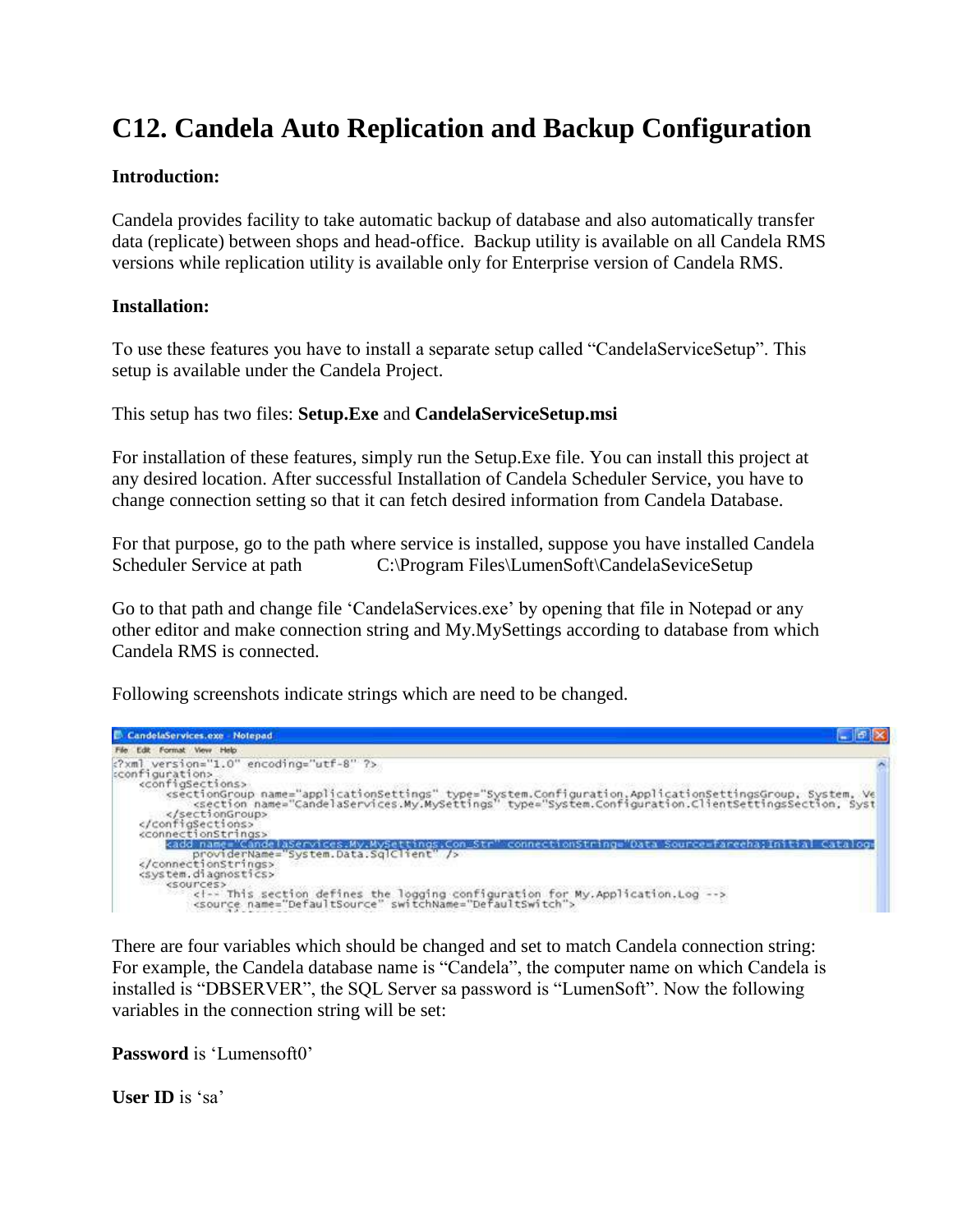# **Initial Catalog** is 'Candela'

# Data Source is' DBSERVER'

Similarly there is **MrSettings** part of document should also be updated according to user"s specification. Screenshot given below highlights the required part of document to be updated.



After updating the **MySettings** tag in document and making that according to connection string, document will look like as given below:

```
<applicationSettings>
    <CandelaServices.My.MySettings><br><csetting name="DbUser" serializeAs="String">
             <value>sa</value>
         </setting>
         <setting name="DbPassword" serializeAs="String">
             <value>Lumensoft0</value>
         </setting>
         <setting name="DbName" serializeAs="String">
             <value>Candela</value>
         </setting>
         <setting name="ServerName" serializeAs="String">
             <value>DBSERVER</value>
         </setting>
    </CandelaServices.My.MySettings>
</applicationSettings>
```
After changing the connection settings, reboot system. Once the reboot is done, installation process is complete.

#### **Configuration:**

After completing installation process, open Candela RMS and access Candela Scheduler Service screen from menu. Following screenshot illustrates the position of screen in Candela RMS menu.